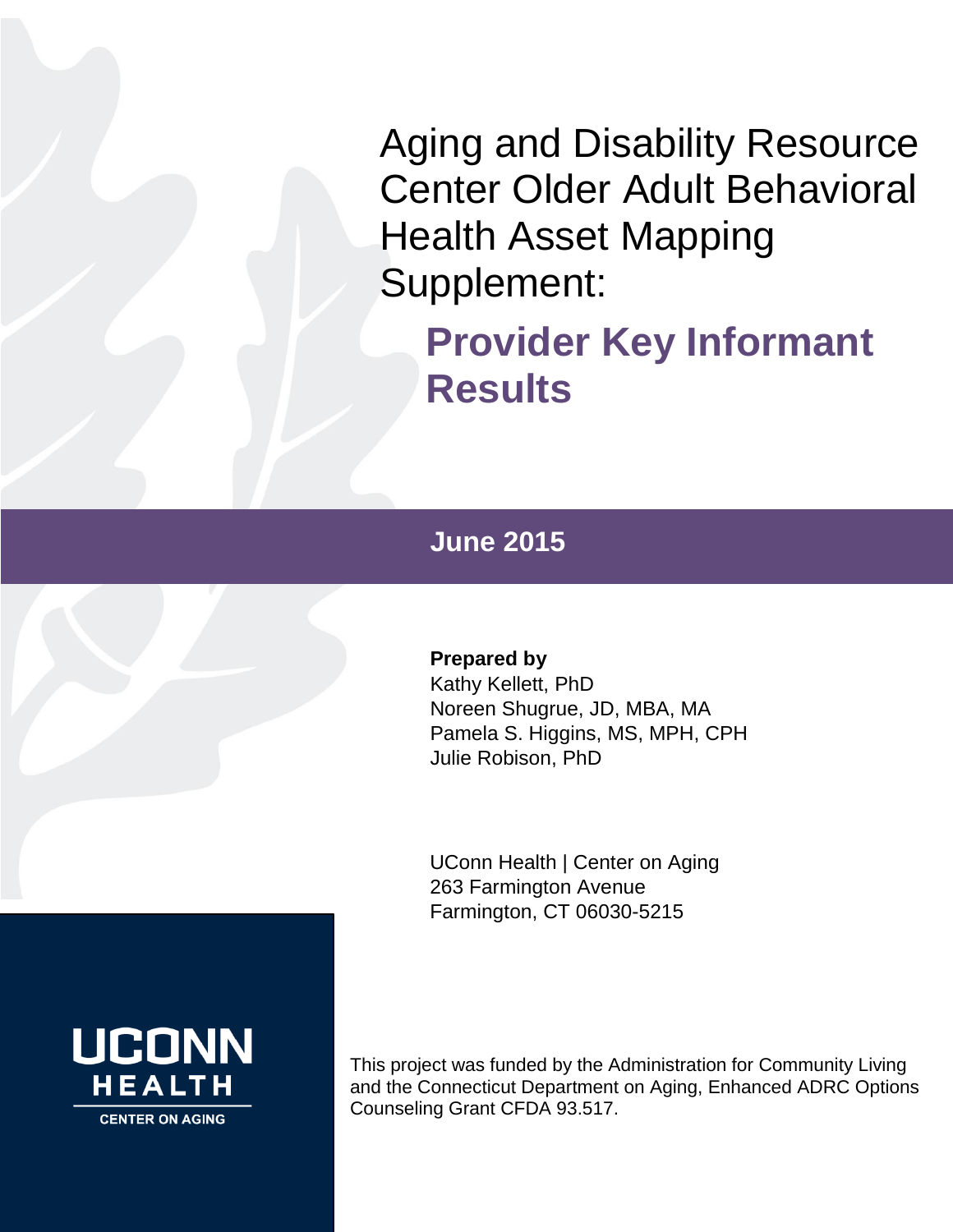# **Table of Contents**

| Introduction                                                           |    |
|------------------------------------------------------------------------|----|
| Methodology and Analysis                                               | 1  |
| Results                                                                | 3  |
| Older adults in need of behavioral health services                     | 3  |
| Extent of behavioral health services provided                          | 4  |
| Evidence-based behavioral health services/interventions and tools      | 6  |
| Referrals to behavioral health services                                | 8  |
| Unique needs of persons age 55 and older                               | 9  |
| Barriers and gaps                                                      | 11 |
| Underserved subgroups                                                  | 14 |
| Resources needed to fulfill agency goals                               | 15 |
| Suggestions for the statewide survey                                   | 16 |
| Conclusions                                                            | 16 |
| Appendix A: Older Adult Behavioral Health Provider Key Informant Guide | 17 |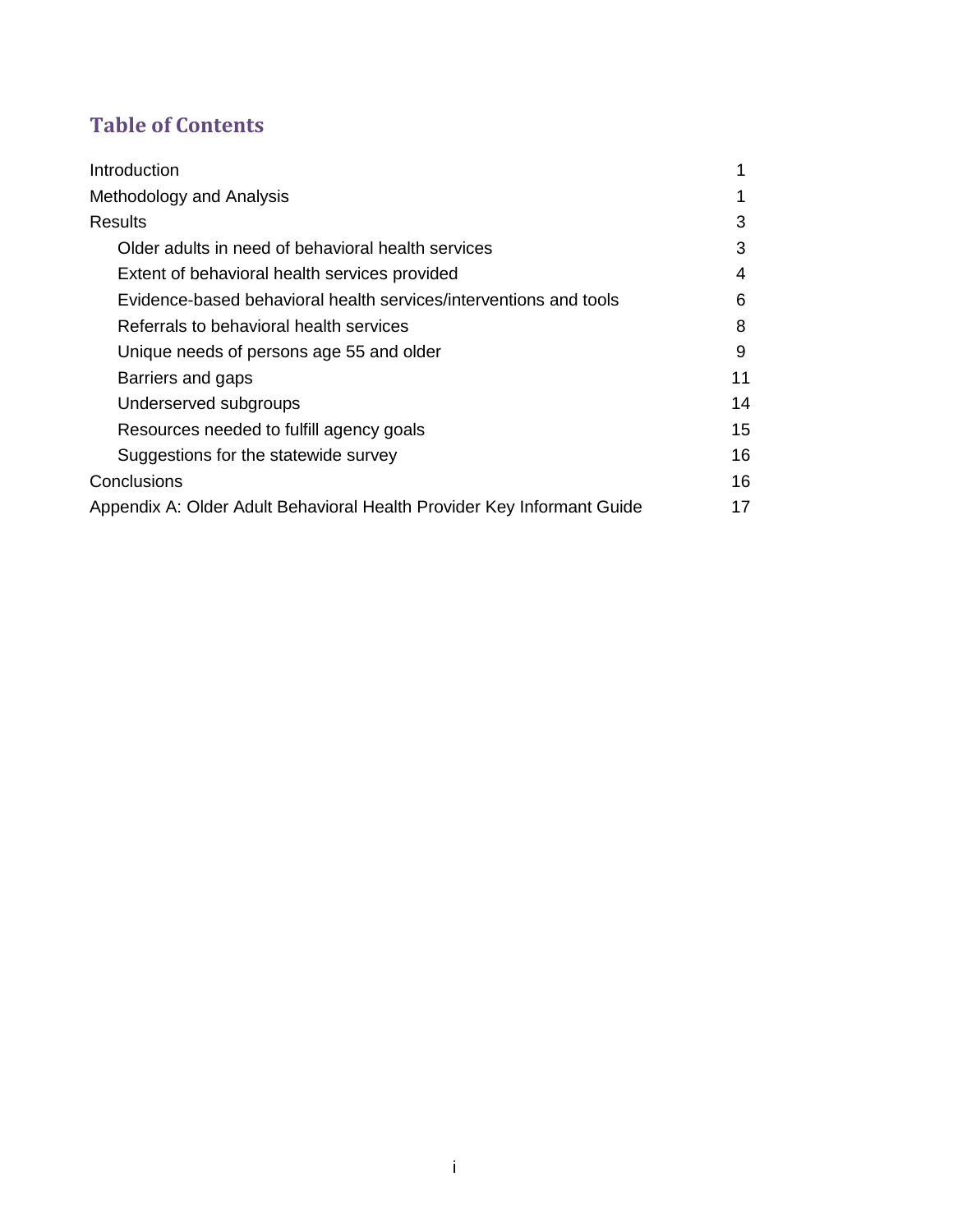## **Introduction**

This report is a supplement to the September 2014 report entitled *"Aging and Disability Resource Center Older Adult Behavioral Health Asset Mapping: Regional Focus Group Results"* ("Focus Group Report"). That report summarized a series of focus groups held during the summer of 2014 designed to explore the views of providers of behavioral health services to older adults, and persons who refer older adults to such services. Because providers as a group were the least likely to attend a focus group due to their tightly scheduled days, their views were under-represented in the report. In order to supplement the focus group findings and explore provider views in more depth, the Older Adult Behavioral Health Workgroup requested that UConn Health's Center on Aging (UConn COA) conduct ten provider interviews, two in each of the five state regions as defined by Aging and Disability Resource Center catchment areas. This report summarizes the finding of the provider key informant interviews to the extent that they supplement or differ from focus group findings. Please refer to the Focus Group Report for a comprehensive background and introduction to the mission and guiding principles of the state's Older Adult Behavioral Health Workgroup, and the current asset mapping initiative.

## **Methodology and Analysis**

#### **Methodology**

The key informant interview methodology and analysis were similar to those described in the Focus Group Report.

#### *Provider instrument*

The same semi-structured guide used for the focus groups was also used in the key informant interviews (Appendix A) and was developed by UConn COA researchers with input from the Older Adult Behavioral Health Workgroup. Guiding questions sought provider input on a range of topics including:

- $\triangleright$  the extent of available older adult behavioral health services
- $\triangleright$  the use of evidence-based behavioral services and interventions
- $\triangleright$  referrals (i.e., why they are made and where people needing services are referred to)
- $\triangleright$  the unique needs of older adults
- $\triangleright$  service barriers and gaps
- $\triangleright$  underserved subgroups
- $\triangleright$  resources agencies need to fulfill their service goals
- $\triangleright$  groups to include in the statewide survey
- $\triangleright$  questions to include in the statewide survey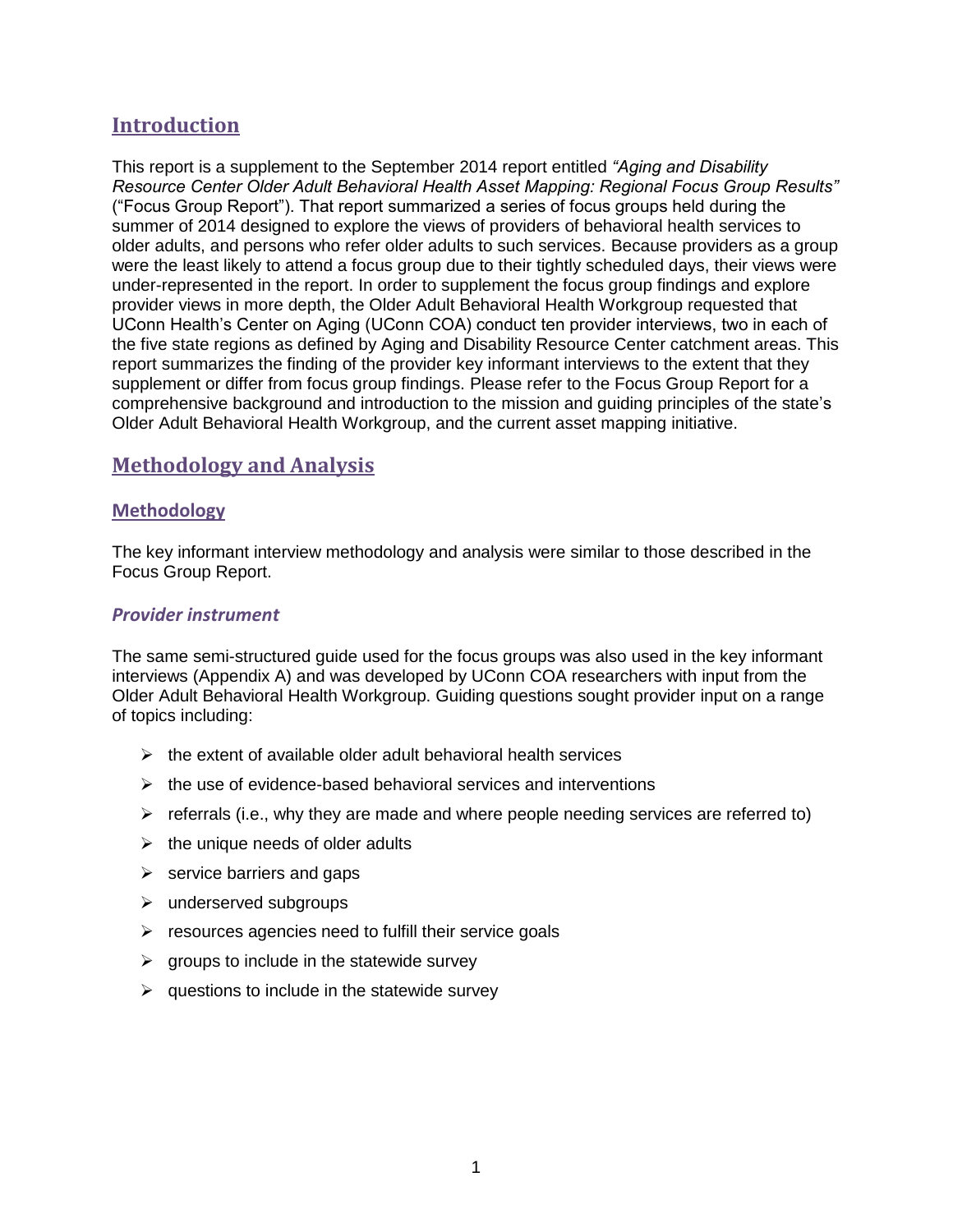#### *Research sample*

The Workgroup was primarily responsible for identifying provider key informants in each region. Some individuals were referred for participation by other key informants, and one interview included multiple providers.

Providers represented all regions of the state and included psychiatrists, primary care physicians, advanced practice registered nurses (APRNs), behavioral health directors, a healthcare liaison, and clinicians (i.e., licensed clinical social workers, licensed marriage and family therapists).

#### *Recruitment*

Potential informants were initially contacted by email and invited to participate in a phone interview. The email invitation described the purpose and where appropriate listed the name of the person who referred them. All potential participants, regardless of whether they responded to the first invitation, were offered additional opportunities to respond. A total of 17 people participated in the key informant interviews. This group included two providers in each region with the exception of the South Central region where three providers participated and Eastern where one provider and seven clinicians participated (Table 1).

| <b>Region</b>        | <b>Number of participants</b> |
|----------------------|-------------------------------|
| South Central        |                               |
| Western              |                               |
| <b>North Central</b> |                               |
| Southwestern         |                               |
| Eastern              |                               |

Table 1. Regions and number of participants

Types of organizations represented by participants included: two community hospitals, two medical schools, two community health clinics, and two behavioral healthcare organizations, one of which provides services for patients living in skilled nursing, rehabilitation, and assisted living facilities. All key informant interviews were conducted by an experienced interviewer between October 31, 2014 and December 19, 2014 and lasted an average of 20 minutes.

#### **Analysis**

Key informant interviews were recorded and analyzed by researchers to identify and interpret each individual's responses. Major concepts or areas of interest were organized into common themes using the constant comparative technique (Glaser & Strauss, 1967; Hill, Knox, Thompson, Williams, & Hess, 2005; Hsieh & Shannon, 2005). Additional themes were included until no new topics were identified.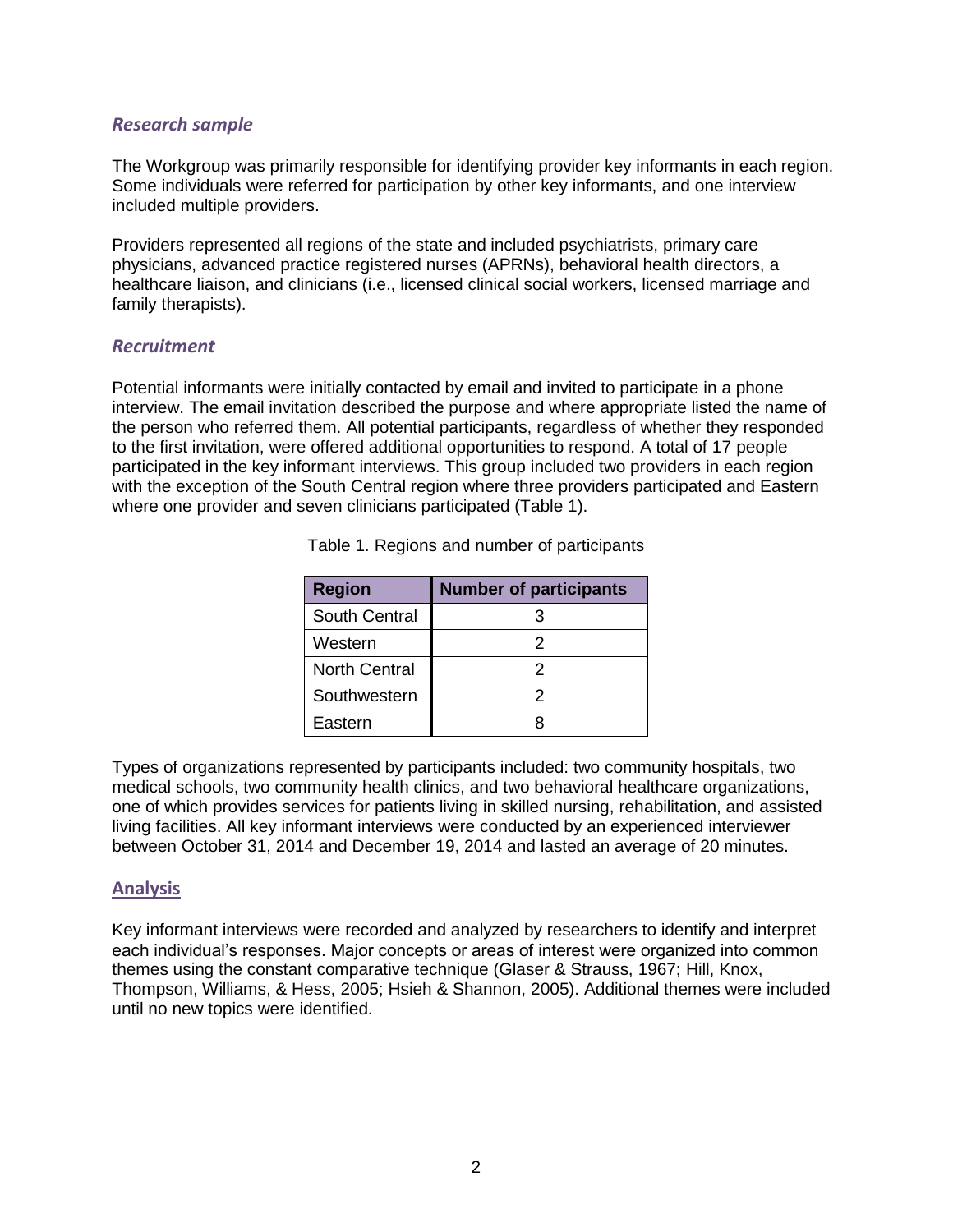## **Results**

Provider interviews, similar to focus groups, explored the extent of older adult behavioral health services, the use of evidence-based behavioral health services and interventions, why and where referrals are made, the unique needs of older adults, services barriers and gaps, underserved subgroups and resources agencies need to fulfill their goals. They also asked for suggestions regarding groups that should be included in the planned statewide survey distribution and questions that should be included when developing the provider statewide survey on older adults and behavioral health. Results of the analyses fall into the nine major themes noted below. As in the Focus Group Report, some aspects of the nine themes are closely linked and overlap. Although key informants provided similar information to focus group participants, providers were able to offer greater detail and specificity regarding the topics queried. As a result, the additional process of interviewing providers was beneficial in adding greater depth of understanding to the themes listed below.

- $\triangleright$  Older adults in need of behavioral health services
- $\triangleright$  Extent of behavioral health services provided
- $\triangleright$  Evidence-based tools
- $\triangleright$  Behavioral health referrals
- $\triangleright$  Unique needs of adults 55 and older
- $\triangleright$  Service barriers and gaps
- Underserved subgroups
- $\triangleright$  Resources agencies need to fulfill their goals
- $\triangleright$  Suggestions for the statewide survey

## **Older adults in need of behavioral health services**

Providers were asked to describe the frequency with which they encounter older adults with behavioral health needs in their practice, the indicators observed, and types of services that appear to be needed.

#### **How often older adults with behavioral health needs are encountered**

Most providers, like focus group participants, reported encountering older adults with behavioral health needs on a daily basis. The most frequent answer was "daily" or "very often." One provider's entire caseload is comprised of adults age 55 and older. For several providers, however, less than 25 percent of their practice involves older adults.

*My entire caseload is 55+.* [North Central]

*The majority of my patients are younger than age 55. Only about 10 percent are 55 and older.* [Eastern]

Most providers reported that older adult patients are typically seen for psychopharmacology, or medication management. Many of these patients are also referred further for psychotherapy or other treatment requiring different provider skills. Some providers mentioned that they frequently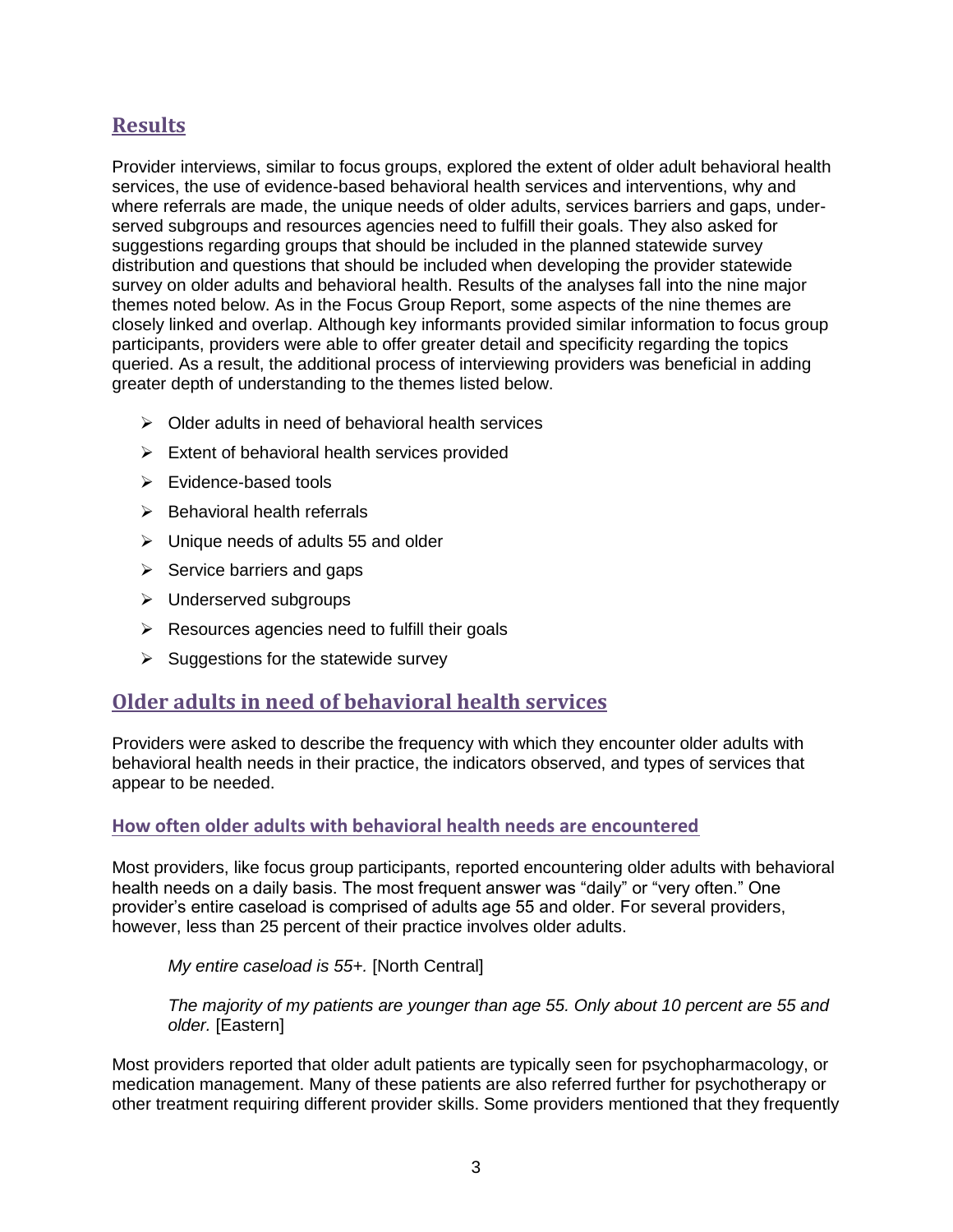encounter older adults needing behavioral health services during a crisis situation that could be related to trauma, substance abuse, and/or addiction. Some providers also stated that the majority of the older adult patients they encounter have been through the system many times and are in need of a lot of social services – housing in particular.

*The patients I see very often need medication management and counseling. About 50 percent need individual or group counseling.* [Western]

#### **Indicators observed and types of supports, skills and/or services needed**

Providers have observed a broad range of behaviors in people appearing to need behavioral health services including existing mental health issues (e.g., schizophrenia, bipolar disorder, anxiety/panic disorder), depression, sadness, loneliness, lethargy, suicidal ideation, self-neglect, substance abuse (e.g., alcohol and opiate prescription misuse), and issues related to sleep hygiene, such as insomnia. Many providers reported that depression is the most common behavioral health issue in the older adults they treat. The majority of providers underscored that most indicators observed present first to primary care physicians, who subsequently refer them to behavioral health services for further treatment.

#### **Medication and counseling support**

Participants were asked whether older adults in need of behavioral health services asked for or received medication, counseling, or both. Although providers reported that patients most often are seen for psychopharmacology, they frequently refer patients for either individual or group therapy.

*I see patients primarily for psychopharmacy; of these about one-third are referred for psychotherapy.* [North Central]

*I provide medication management, but refer patients for subspecialty needs, such as*  individual counseling or to various groups for therapy or substance use groups [South **Centrall** 

## **Extent of behavioral health services provided**

Key informants described the range of behavioral health and supplementary services currently being offered to older adults by participants and their agencies. Providers' responses focused primarily on the services they provide, such as medication management and counseling.

#### **"Traditional" behavioral health services**

The majority of providers interviewed work in outpatient settings and focus on medication management and counseling. When appropriate, they refer patients to a licensed clinical social worker (LCSW) or clinical psychologist for additional behavioral health services. Patients needing higher levels of psychiatric care are referred to a more intensive outpatient facility or psychiatric hospital. Depending on the region in which the provider works, there may or may not be a wide range of behavioral health services available. Providers in the North Central region, for example, reported having numerous options for behavioral health services while those in other regions of the state reported much more limited resources.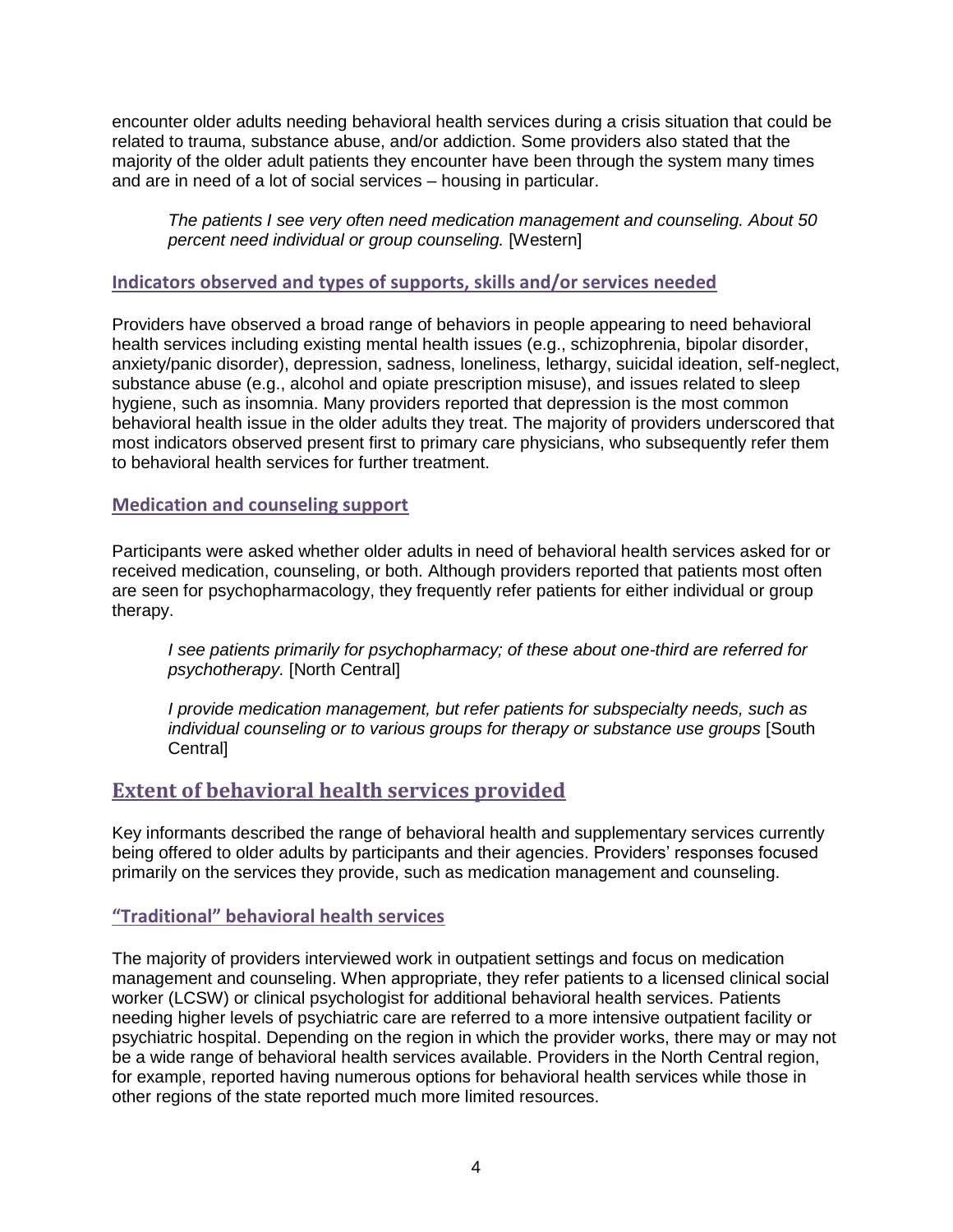A few of the providers interviewed work at inpatient facilities and have psychiatric services on site. These providers offer extensive evaluations by a clinician and refer to other community resources as needed for additional services. Some providers mentioned that their facilities have access to a broad array of services, but others reported limited access to behavioral health resources in the community. For example, although there are plans to open a psychiatric geriatric unit at Saint Raphael's in the future, providers in the South Central region mentioned there aren't currently any inpatient geriatric programs in their region. One informant believed that the only inpatient geriatric unit in the state is a small 12-bed unit located in the Western region<sup>1</sup>. Thirty percent of patients come from within 25 miles of that facility while the majority of patients are referred there from other areas of the state. According to a provider in that facility, the capacity could double and still not be enough to meet the needs of older adults needing inpatient care in the state.

Although most providers interviewed are able to access additional behavioral health services, they agreed that more services and greater accessibility to services are needed throughout the state.

*There is no robust outpatient facility for us to refer our patients to when they are discharged from our facility. There are limited resources in our region and many patients have to live in assisted living or nursing homes as a result.* [Western]

#### **Supportive services**

Providers listed many examples of ancillary services to which they are able to refer their patients.

- Community Passport to Care Program (CommPass<sup>2C</sup>) provides in-home behavioral health assessments, referrals and care coordination to older adults who have been recently discharged from inpatient medical care with the goal of preventing rehospitalizations and improving integrated care
- Smoking cessation program
- Substance abuse (inpatient and outpatient)
- Community support programs/recovery pathways/assertive community treatment case management programs for the seriously mentally ill
- Clubhouse-socialization, case management/housing education
- Warmline volunteers provide non-crisis peer support for people with chronic/severe mental illness, by phone
- Housing assistance program
- WISE (Mental Health Waiver) and nursing home diversion programs
- 211 Referral Program
- Town social services for food pantry and fuel assistance
- Husky Logisticare, Dial-A-Ride, ADA transportation services
- Meals on Wheels
- Visiting Nurse Association services
- A Place for Mom explores eldercare options for nursing home, assisted living, etc.
- Adult day programs
- Respite care

 $\overline{a}$ 

 $1$  In actuality there is more than one inpatient geriatric unit in the state, but the point remains that availability is extremely limited.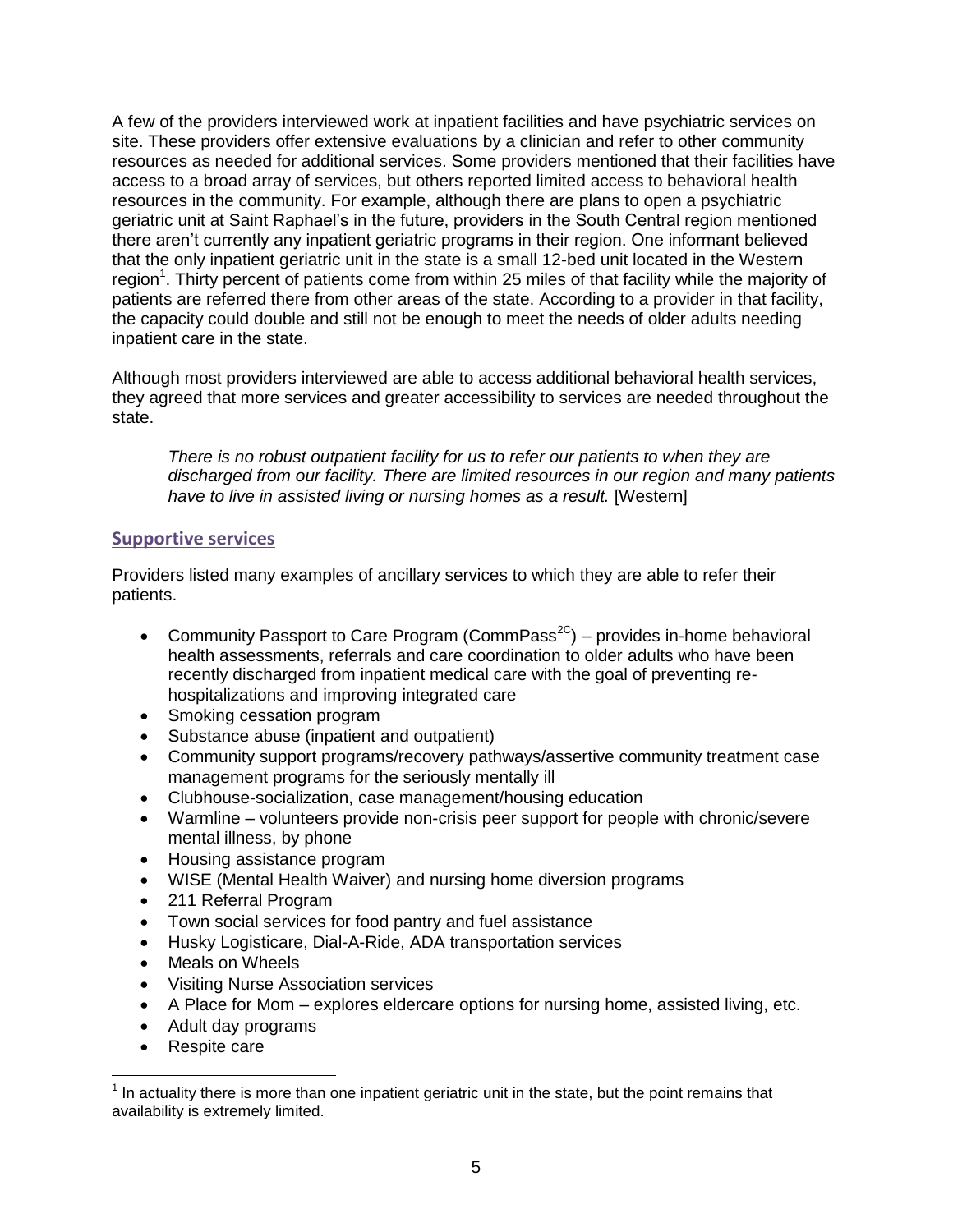- Senior centers
- Elderly Services Info Line CT Department of Social Services
- Elder Protective Services Hotline
- Fall assessment Town Health Department
- File of Life Town Fire Department (keeps contact information, medical history, etc. on file)

As mentioned, access to these services varies widely by region. Providers noted that in some cases they refer patients to supportive services in other regions if the programs there are willing to assist their patients and if the patients are able to travel to the location.

## **Evidence-based behavioral health services/interventions and tools**

Providers reported using some of the same interventions and assessment tools listed by focus group members, such as cognitive behavioral therapy (CBT) (Table 2). In addition, providers reported using the PHQ-9, CAGE, AUDIT, MoCA, and the Geriatric Depression Scale. The MoCA and Geriatric Depression Scale were mentioned by focus group participants in the context of needing to educate professionals regarding current standards of assessment and the importance of integrating screening tools into accessible settings where older adult seeks treatment. Table 2 compares the reported use of evidenced-based behavioral health services/interventions and/or tools by focus group participants and the provider/clinician groups.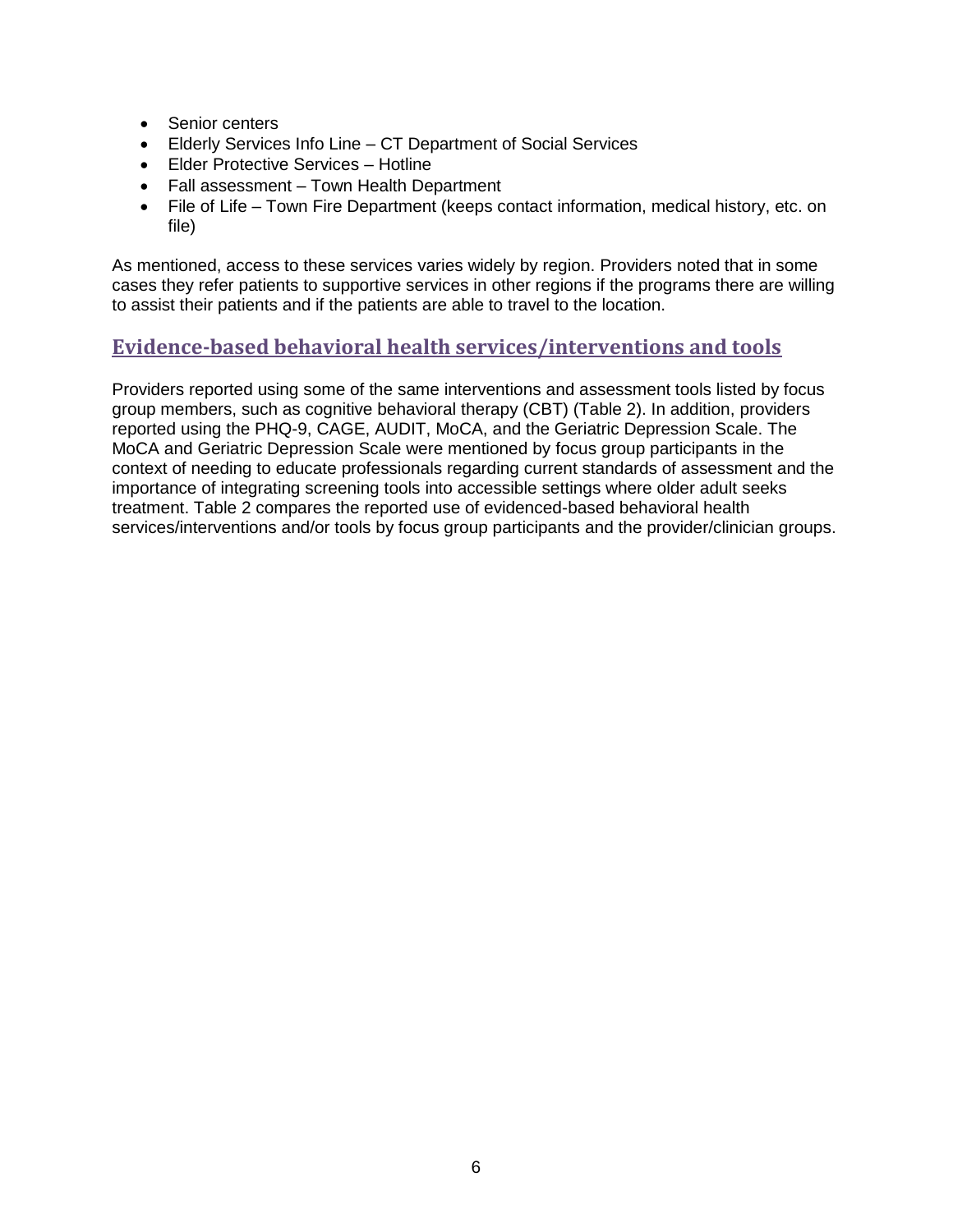| <b>Evidence-based</b><br>service/intervention | <b>Description</b>                          | <b>Focus</b><br><b>Group</b><br><b>Participants</b> | <b>Providers</b><br>and<br><b>Clinicians</b> |
|-----------------------------------------------|---------------------------------------------|-----------------------------------------------------|----------------------------------------------|
| <b>CBT</b>                                    | <b>Cognitive Behavioral Therapy</b>         | $\boxtimes$                                         | $\boxtimes$                                  |
| <b>DBT</b>                                    | <b>Dialectical Behavior Therapy</b>         | $\boxtimes$                                         | П                                            |
| <b>IMPACT</b>                                 | depression care for older adults            | $\boxtimes$                                         | $\Box$                                       |
| Motivational                                  | Identification, examination, and            | $\boxtimes$                                         | $\boxtimes$                                  |
| Interviewing                                  | resolution of ambivalence about             |                                                     |                                              |
|                                               | changing behavior                           |                                                     |                                              |
| <b>PEARLS</b>                                 | Program for adults aged 60 and over to      | $\boxtimes$                                         |                                              |
|                                               | treat minor depression and dysthymic        |                                                     |                                              |
|                                               | disorder                                    |                                                     |                                              |
| <b>REACH Program</b>                          | Intensive outpatient program, that          | $\boxtimes$                                         |                                              |
|                                               | provides intake assessments,                |                                                     |                                              |
|                                               | medication management, group therapy,       |                                                     |                                              |
|                                               | aftercare planning                          |                                                     |                                              |
| <b>Reminiscence Therapy</b>                   | The use of life histories to improve        | $\boxtimes$                                         |                                              |
|                                               | psychological well-being                    |                                                     |                                              |
| <b>SBIRT</b>                                  | Screening, Brief Intervention and           | $\boxtimes$                                         |                                              |
| <b>TREM</b>                                   | <b>Referral to Treatment</b>                |                                                     |                                              |
|                                               | Trauma Recovery and Empowerment<br>Model    | $\boxtimes$                                         | $\vert \ \ \vert$                            |
| PHQ-9                                         | Patient Health Questionnaire -              |                                                     |                                              |
|                                               | multipurpose instrument for screening,      | П                                                   | $\boxtimes$                                  |
|                                               | diagnosing, monitoring and measuring        |                                                     |                                              |
|                                               | the severity of depression                  |                                                     |                                              |
| <b>PGDRS</b>                                  | Psychogeriatric Dependency Rating           | П                                                   | $\boxtimes$                                  |
|                                               | Scale - assessment for global               |                                                     |                                              |
|                                               | functioning                                 |                                                     |                                              |
| <b>CAGE</b>                                   | 4-item assessment for alcohol abuse         | П                                                   | $\boxtimes$                                  |
|                                               | and the detection of alcoholism             |                                                     |                                              |
| <b>AUDIT</b>                                  | <b>Alcohol Use Disorders Identification</b> | П                                                   | $\boxtimes$                                  |
|                                               | <b>Test</b>                                 |                                                     |                                              |
| <b>MoCA</b>                                   | <b>Montreal Cognitive Assessment</b>        | $\boxtimes$                                         | $\boxtimes$                                  |
| Geriatric Depression                          | self-report measure of depression in        | $\boxtimes$                                         | $\boxtimes$                                  |
| Scale                                         | older adults                                |                                                     |                                              |

Table 2. Evidence-based behavioral health services/interventions and/or tools<sup>1</sup>

 $X$  indicates implementation of evidence-based behavioral services/interventions and/or tools

Focus group participants, most of whom were not themselves providers, indicated they did not often use evidence-based behavioral health assessments and interventions due to barriers including staffing issues, lack of funding, and competing priorities, such as emergency treatment for behavioral and/or physical crises. However, the providers interviewed are using some of these assessments and routinely incorporate them into their practice when treating older adults with behavioral health needs.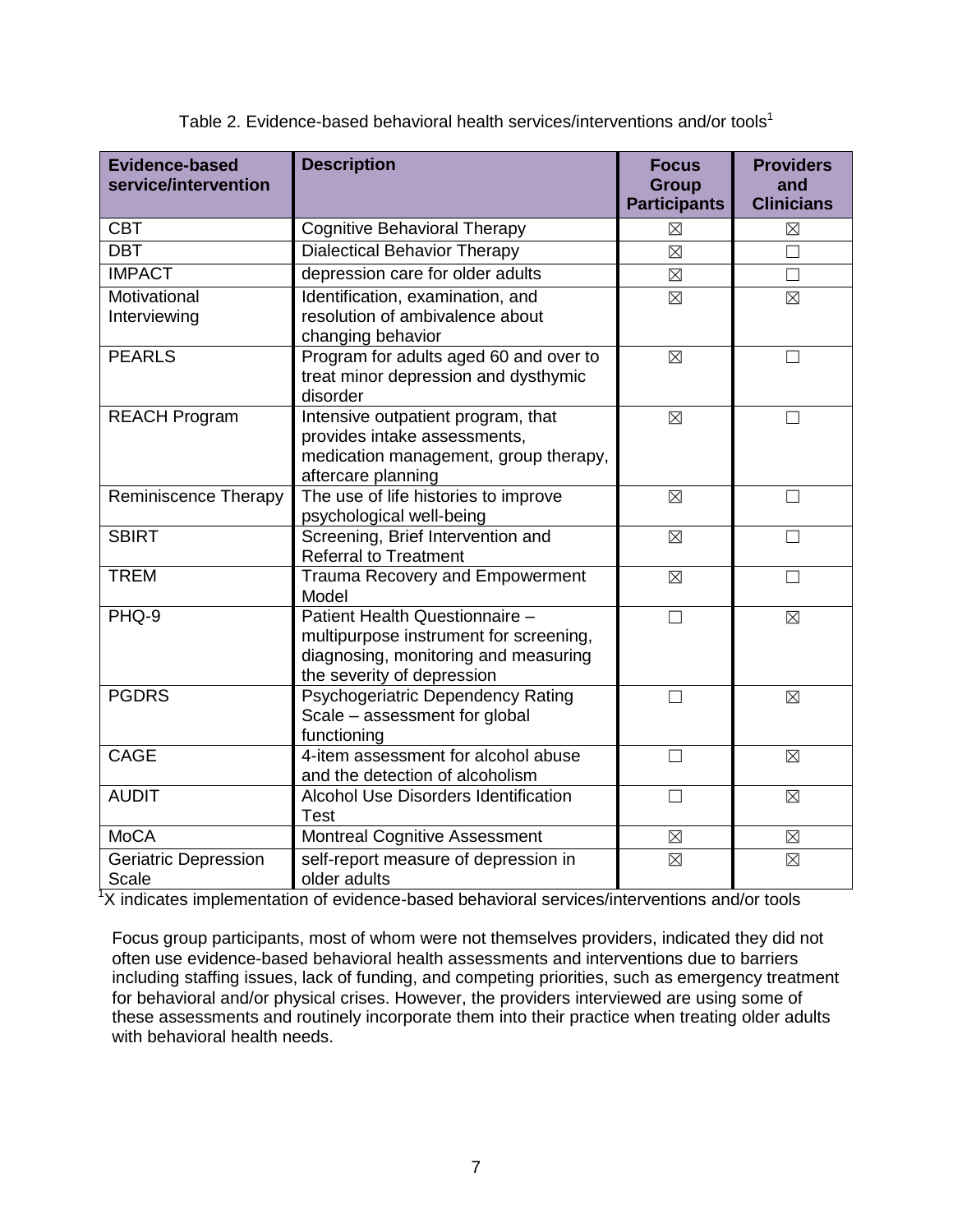## **Referrals to behavioral health services**

Providers were asked to share their experiences regarding why or at what point referrals are made and where people needing behavioral health services are typically referred. Providers described both referrals by them to further services and people or organizations that typically refer people to them.

#### **Why or at what point people are referred for further behavioral health services**

Providers most often mentioned referring patients to behavioral health services when they become agitated, have problems related to trauma, have psychosis, suicidal ideation, profound depression, and/or when they require medication management.

#### **Where people needing behavioral health services are referred**

In most situations, providers were more likely to receive referrals than make them, but in situations where they did have an opportunity to refer, they were made to a much smaller list of clinicians or organizations (Table 3) than those mentioned by focus group participants. Many providers reported referring patients for neuropsychological testing. Others, especially those located in the Western region, noted the limited resources for behavioral health services.

| <b>Behavioral health referrals</b>     |
|----------------------------------------|
| Physicians                             |
| <b>Clinical services</b>               |
| Gero-psychiatrists                     |
| Various therapists                     |
| Recovery specialists                   |
| <b>Intensive Outpatient Program</b>    |
| Neuropsychological testing             |
| <b>Rushford</b>                        |
| <b>Harvest Health Care</b>             |
| Hospital for an acute psychiatric stay |
| Middlesex Hospital Behavioral          |
| Community resources                    |

#### Table 3. Behavioral health referral places

#### **People or entities that typically refer people for behavioral health services**

The majority of providers focused their comments regarding behavioral health service referrals on the people or entities that typically refer people to them. This list (Table 4) was also considerably smaller than the one generated by focus group participants.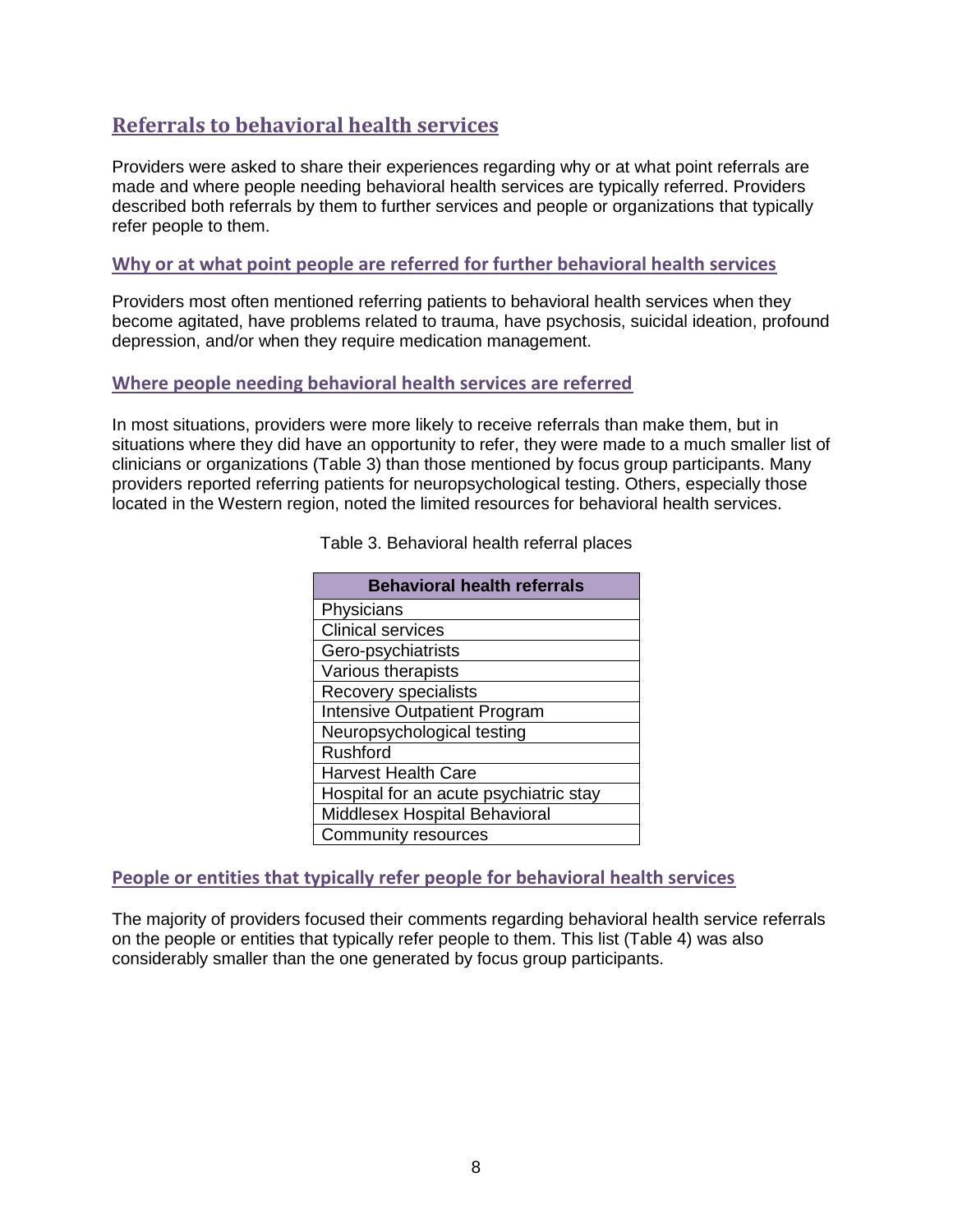Table 4. People or entities that make referrals for behavioral health services

| People or entities that make referrals             |
|----------------------------------------------------|
| Self                                               |
| Family members (i.e., adult children)              |
| General public                                     |
| Case managers                                      |
| Assisted living facilities                         |
| Long-term care facilities                          |
| Acute care hospitals                               |
| Senior centers                                     |
| Department of Mental Health and Addiction Services |
| <b>Medical offices</b>                             |
| Doctors or primary care offices                    |
| Hospitals (includes Emergency Department)          |
| <b>Visiting Nurse Associations</b>                 |
| <b>Family court</b>                                |

## **Unique needs of persons age 55 and older**

Providers reported a broad range of unique needs of individuals age 55 and older similar to those named in the Focus Group Report. The most frequently mentioned need was for geriatric provider services, including the ability to reconnect with a primary care physician the patient can trust and relate to after transitioning back into the community from inpatient care. Comorbidity or co-occurring illnesses, depression, adjustment disorders, concern regarding the awareness of substance use problems, and the need for age-specific groups were also frequently mentioned as unique needs of people age 55 and older. Themes mentioned by providers that were different from the themes reported in the Focus Group Report are described below.

#### **Access to psychosocial supports**

Providers mentioned that many older adults they encounter need more access to psychosocial supports than they currently have. To be effective, providers suggested the support for this population should be age specific.

*This population needs more support from the community.* [Southwestern]

*Older adults are often isolated and need support that is age-specific if it's to be effective.*  [North Central]

#### **Holistic care**

Providers mentioned that many older adults are compromised in the activities of daily living and need resources to assist them with overall functioning. Several noted that physical problems often contribute to psychiatric symptoms and that it is important to take a holistic approach in putting the whole picture together when treating an older adult with behavioral health issues. Specialized treatment for geriatric patients was suggested to meet some of the unique needs of this population.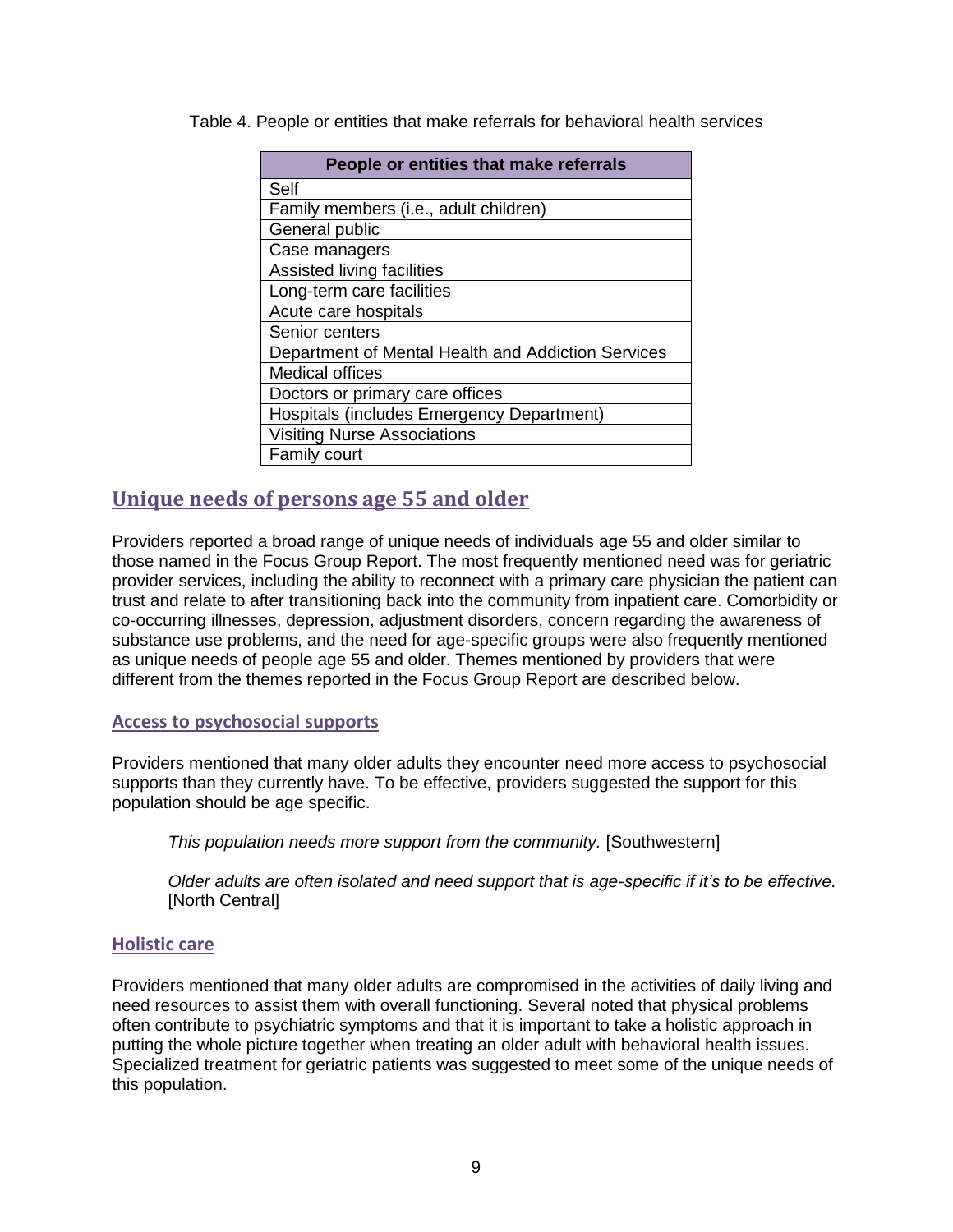*Staff are sometimes quick to say something is related to mental health, but it may be something more physical that contributes to mental health issues. We need more comprehensive services (the physical and the mental) to treat older adults. For example, pain sometimes impacts mental status, so it's important to educate staff about the effects of physical illness and/or pain. We need to put the whole picture together.*  [Southwestern]

*Many patients have co-occurring illnesses and there is no one to help manage them holistically. Many older adults also take a lot of medications for physical illnesses and then add to that the psych meds they are prescribed. It all gets to be too much for them to manage and they need holistic care that addresses both the physical and mental health needs.* [Eastern]

*Some patients are just having their first brush with emotional issues or mental illness while others have more chronic problems. Geriatric outpatient services are limited. Often, group therapy is not readily available. Specialized treatment is needed to address their range of needs. There also needs to be better integration of services for this group, especially between primary care physicians and psychiatrists as well and more mindfulness of the side effects of medications.* [South Central]

#### **Case management**

Providers mentioned that follow-through is difficult for many older adults who lack support, and suggested that case management is needed to enable older adults to successfully adhere to treatment plans.

*Patients usually accept suggestions about the help they need, but the follow-through is challenging and they need someone to check in on them to see how they're doing. For this reason case management is crucial.* [Eastern]

*Better coordination of services is needed with primary care physicians and families.*  [Western]

#### **Educational resources**

More educational resources are needed to educate people about resources that are available for older adults and their families, where they are located, and how they can be accessed.

*We need the necessary resources to educate people and their families about what supports are available and where to access them.* [North Central]

#### **Housing**

Several providers expressed concern that lack of a safe place to live is a unique need of older adults. Providers noted that people with behavioral health problems often have exhausted their support network and as a result many important resources, including a place to live, have been lost.

*There is limited access to resources and no good places for people diagnosed with mental illness to live.* [Western]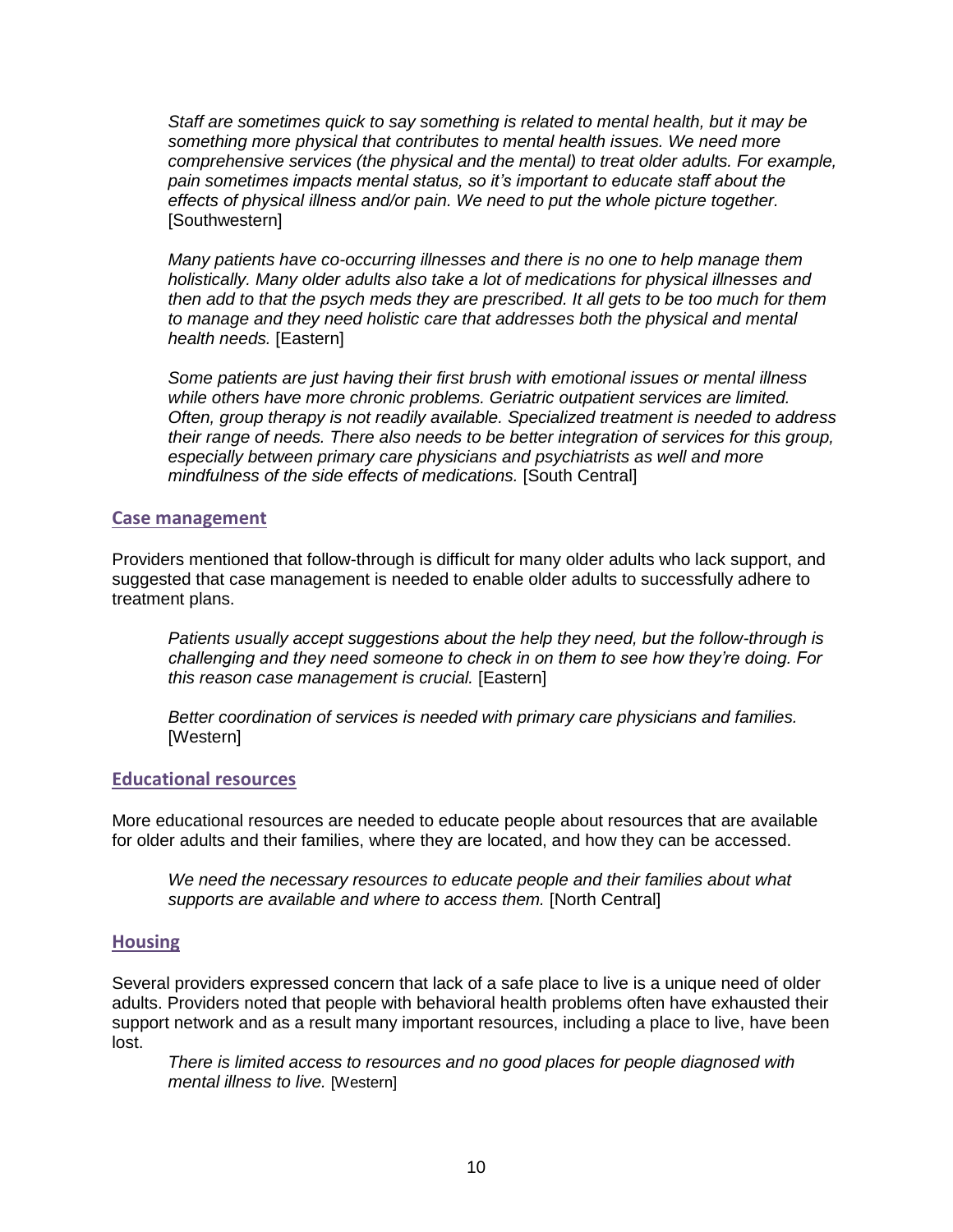#### **Other unique needs**

Other unique needs of older adults mentioned by providers included:

- Comorbidity
- Older adults may not recognize depression and have undiagnosed depression
- Loneliness may prevent older adults from reaching out for help
- Sleep disorders are common among older adults with behavioral health problems
- Older adults may not know how to access services
- Alcohol misuse and abuse prescription drug abuse
- Limited or nonexistent family support

## **Barriers and gaps**

For the purpose of this report, barriers are the limitations that cause gaps in access to services (e.g., lack of transportation). Barriers and gaps reported by providers that supplement those in the Focus Group Report are listed below.

#### **Barriers**

Barriers frequently mentioned by providers included lack of integrated services, stigma, assumptions, lack of continuity of care, insufficient community support, and issues related to limited Medicare reimbursement.

#### *Lack of integrated services*

Providers reported that lack of integrated services is a barrier to older adults receiving the mental health care they need. This included a limited pool of trained physicians but also the failure to use existing services, such as the Visiting Nurse Association, more effectively.

*The ideal treatment setting for older adults would be a place that has an integration of both geriatric internal medicine and geriatric psychiatry. Such places are hard to come by because of the limited pool of trained physicians in each discipline. This unfortunately is a nationwide problem.* [South Central]

*We need to consistently incorporate VNA services in home care for people struggling*  with mental illness and don't do this as vigorously as we should. [Eastern]

#### *Stigma*

In the Focus Group Report, providers referred to stigma in the context of unique needs of older adults. However during key informant interviews, providers reported stigma or discrimination as a significant barrier to care.

*A significant barrier to care is the double stigma that surrounds geriatric psychiatry. There is the stigma of having a psychiatric condition followed by the stigma of being "old."* [South Central]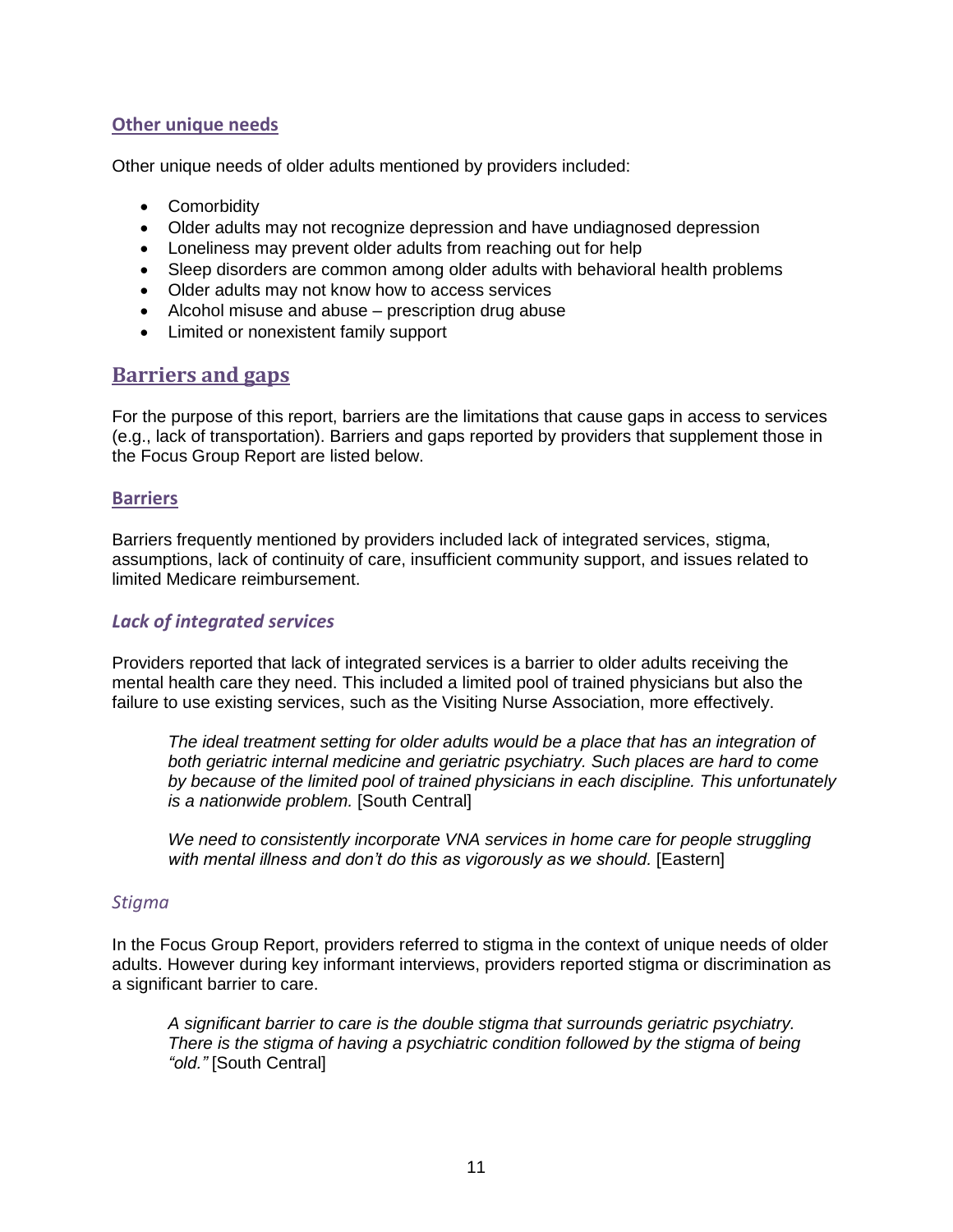*Stigma of receiving help from a mental health professional. They have old school mentality and are more reluctant to get services in the community.* [Southwestern]

#### *Assumptions*

Some providers indicated that certain assumptions impact patients, their families as well as some of the primary care physicians who provide treatment.

*There tends to be an assumption that it is "normal" for older adults to be depressed or demented and so families or individuals do not seek treatment. Likewise, primary care doctors with little knowledge of geriatrics treatment may also fall victim to these same assumptions.* [South Central]

#### *Lack of continuity of care*

Lack of continuity of care was mentioned as a significant issue for providers, particularly those who don't provide outpatient care.

*It's not easy to get people into a clinic quickly and our patients are low income so it's harder to find care in a timely fashion.* [Southwestern]

#### *Insufficient community support*

Providers also suggested that there is an insufficiency of community support because limited help is available from nursing homes and emergency departments.

*The population I serve needs more support from the community, including nursing homes and more availability from emergency rooms.* [Southwestern]

#### *Limited Medicare reimbursement*

Providers suggested that licensed marriage and family therapists (LMFTs) could be helpful in counseling people, but it is difficult to get enough of them on staff because Medicare does not reimburse for services provided by LMFTs.

*More older adults seek services from LCSWs than LMFTs because Medicare covers LCSWs but does not cover LMFTs or other licenses.* [Eastern]

#### **Gaps**

Providers mentioned many gaps which are listed in the Focus Group Report and added the gaps listed below.

#### *Inadequacy of care*

Inadequacy of care included gaps in a wide range of services including lack of adequate providers, a dearth of inpatient beds for acute geropsychiatry, and long waiting lists for appointments. In addition, inadequacy of care included lack of understanding of primary care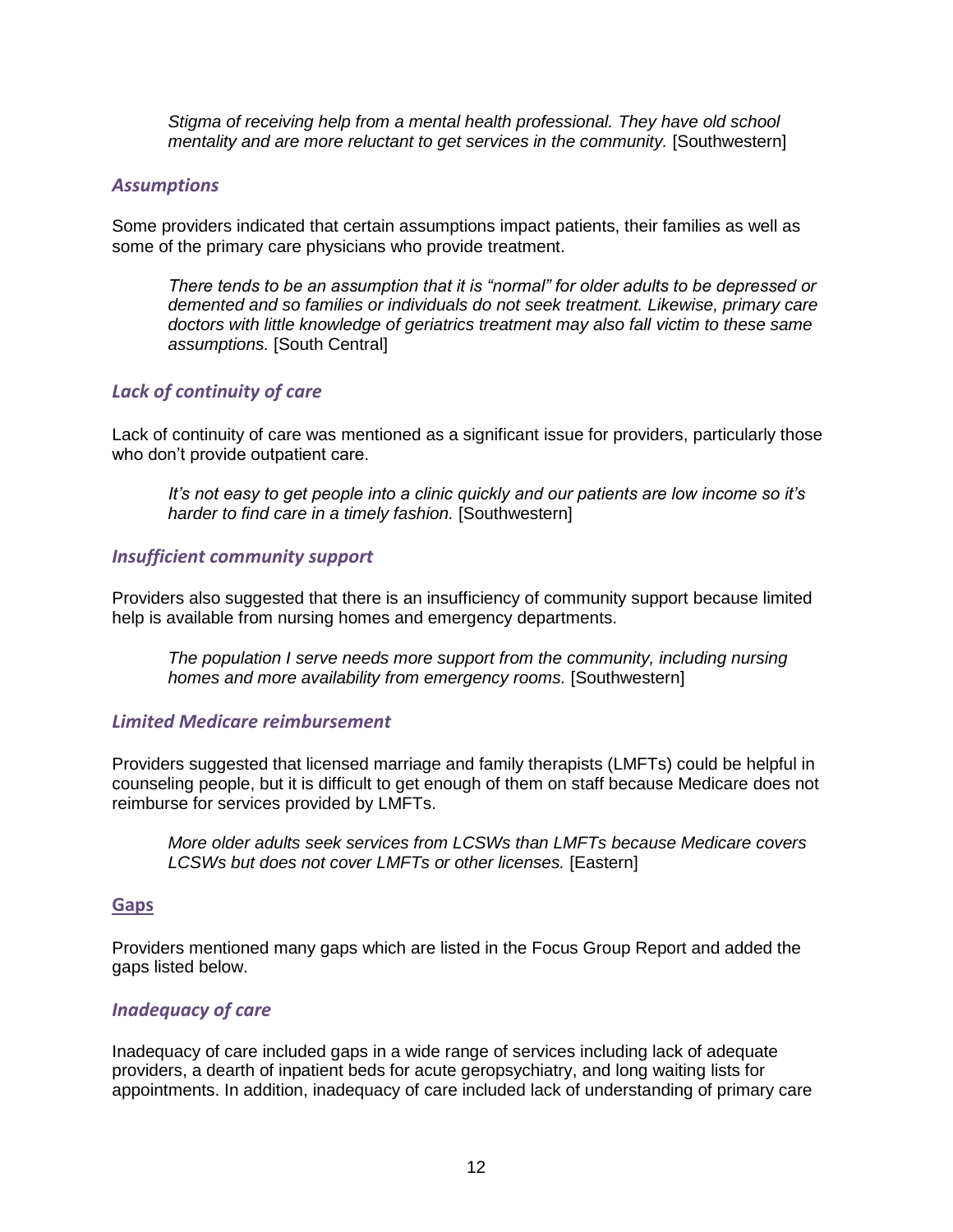physicians regarding pharmacology and older adults and a paucity of regional services to meet the needs of geriatric patients.

*There are many facets to the inadequacy of care and gaps in services in Eastern CT including: inadequate providers, no providers for house calls, a mobile crisis program for mental health that only addresses child-family clients and no older adults, a tendency for providers to prescribe psychiatric medication management only and not therapy, a poor response to psychiatric symptoms in local Emergency Departments ([Lawrence & Memorial], Backus), reluctance for MDs to implement Physician's Emergency Certificate when appropriate, difficulty in finding inpatient beds for acute geropsychiatry, and increasing cases of extreme self-neglect in the community.* [Eastern]

*Finding someone who specializes in geriatrics in psychiatry who has expertise and who is aware of all the comorbidities that the elderly experience is a huge problem.*  [Southwestern]

*Many are not familiar with a geriatric expert like [the Institute of Living], but more of these are needed.* [Eastern]

*Our clinic schedules are always full; there are long waiting lists of 4-6 weeks for an appointment.* [North Central]

*In general, there is a lack of understanding on the part of primary care physicians when it comes to prescribing psychiatric medications and older adults.* [North Central]

*Some patients come from further out because there's no one to provide the services they need in their region.* [North Central]

*Sometimes we encounter gaps in services when referring patients. For example, we're not as comfortable referring patients who come to us from further out because we don't know those providers as well as those that are more connected with us and that are closer to our service area.* [Eastern]

#### *Age-specific services*

A number of providers underscored the need for age-specific services for those clients participating in substance abuse treatment and those experiencing depression.

*Older adults get lost in our substance abuse treatment track. Because most of the substance abuse treatment clients are young, the older ones get distracted by the younger ones. An older adult track is needed.* [Eastern]

*Some community docs assume depression is normal and don't refer enough in this age group. In addition, assessment and therapy are difficult in this age group.* [Eastern]

*We don't offer any specialized elder services.* [North Central]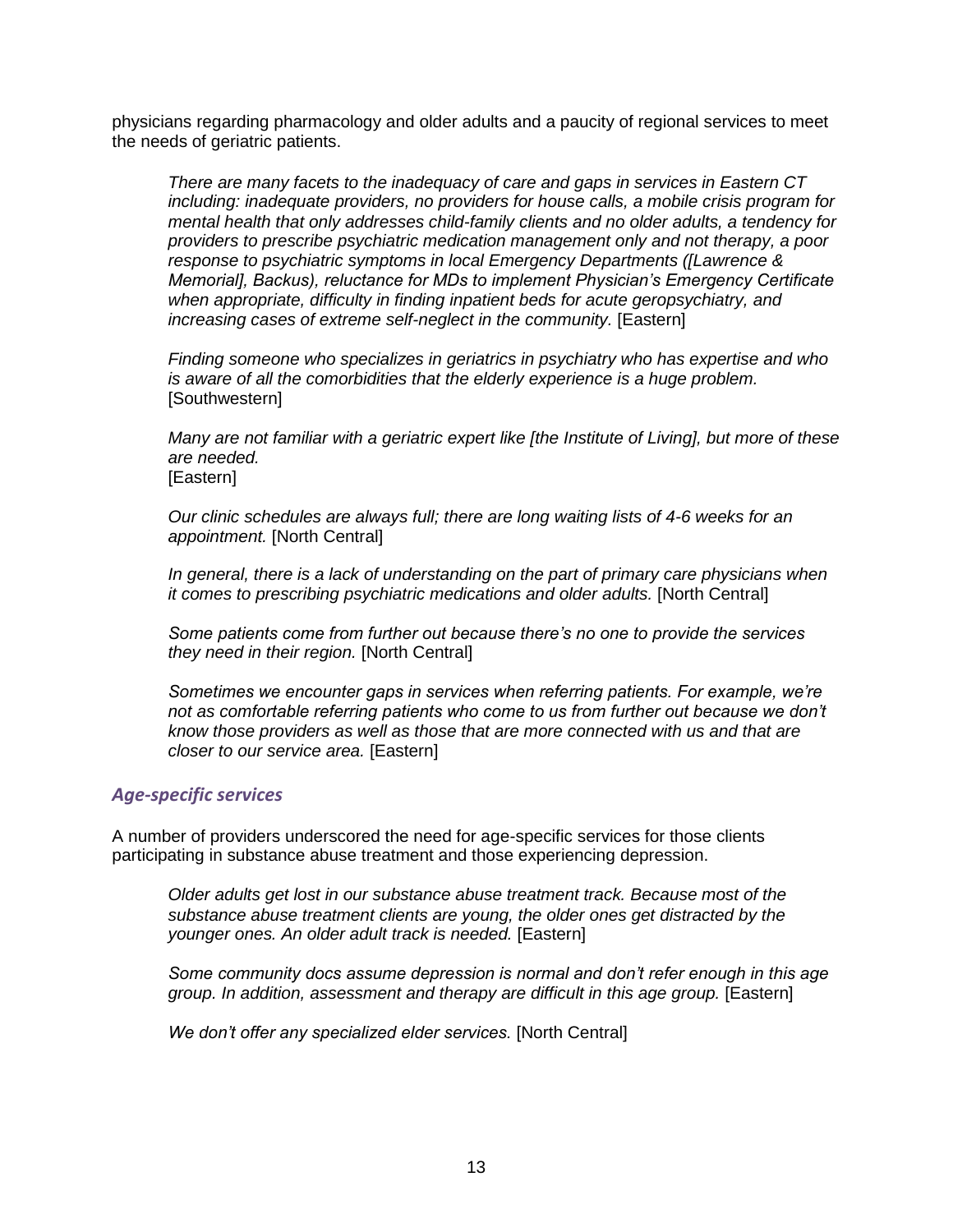#### *Limited home services and supports*

Providers noted that there are limited visiting nurse services for people with mental health issues living in the community.

*People with mental illness burn through their support systems over their life span and it also predisposes them to cognitive impairment in a way that's different from normal aging brain chemistry. As a result, they need regular services like the VNA to support them when they're living in the community, but VNA is limited for in-home behavioral health services.* [Western]

#### **Barriers and gaps throughout the state and in rural areas**

Providers did not differentiate between statewide and rural barriers and similar to focus group participants, these were reported much less frequently and were the same as in the Focus Group Report.

## **Underserved subgroups**

When asked if they see any subgroups within the older population that are underserved, providers mentioned the age 55-64 group, who do not have Medicare, most often. Some providers primarily serve White clients and suggested there needs to be a greater awareness about who seeks mental health care and who does not. Several providers mentioned that they have a fair representation of minorities and of women and men. Other providers expressed concern about individuals who do not quite meet eligibility requirements and have difficulty getting the services they need.

*Some are a little too well off and don't have Medicaid insurance so they can't get the same services as the younger Medicaid patients. Medicaid has good coverage and sometimes private insurance has stricter criteria for care. If a person makes just a little too much money he/she won't be eligible to be covered.* [Eastern]

*Lower SES condition puts a patient at higher risk for not being able to access care.*  [South Central]

Providers indicated that there is a dramatic difference when families are involved and engaged in the care of a person with mental illness. Those without a familial network of support are a subgroup of people at risk of being exploited and in need of protection as well as services.

Some providers indicated that the whole population with mental illness is underserved primarily because of issues people in that age group have related to lack of eligibility for Medicare and coverage for other services. Other providers specified that the chronically mentally ill that have experienced mental health problems throughout their lives, but never sought treatment, are an underserved subgroup. Providers expressed concern about older adults with comorbidities who have a primary diagnosis of mental illness and those who develop late-life depression. Late-life depression in particular is under-recognized and undertreated. An emerging issue is baby boomers with substance abuse, particularly opiate and alcohol abuse.

*The chronically mentally ill are not organized enough to get the services they need on their own. They are always on the margins, especially with loss of family support.*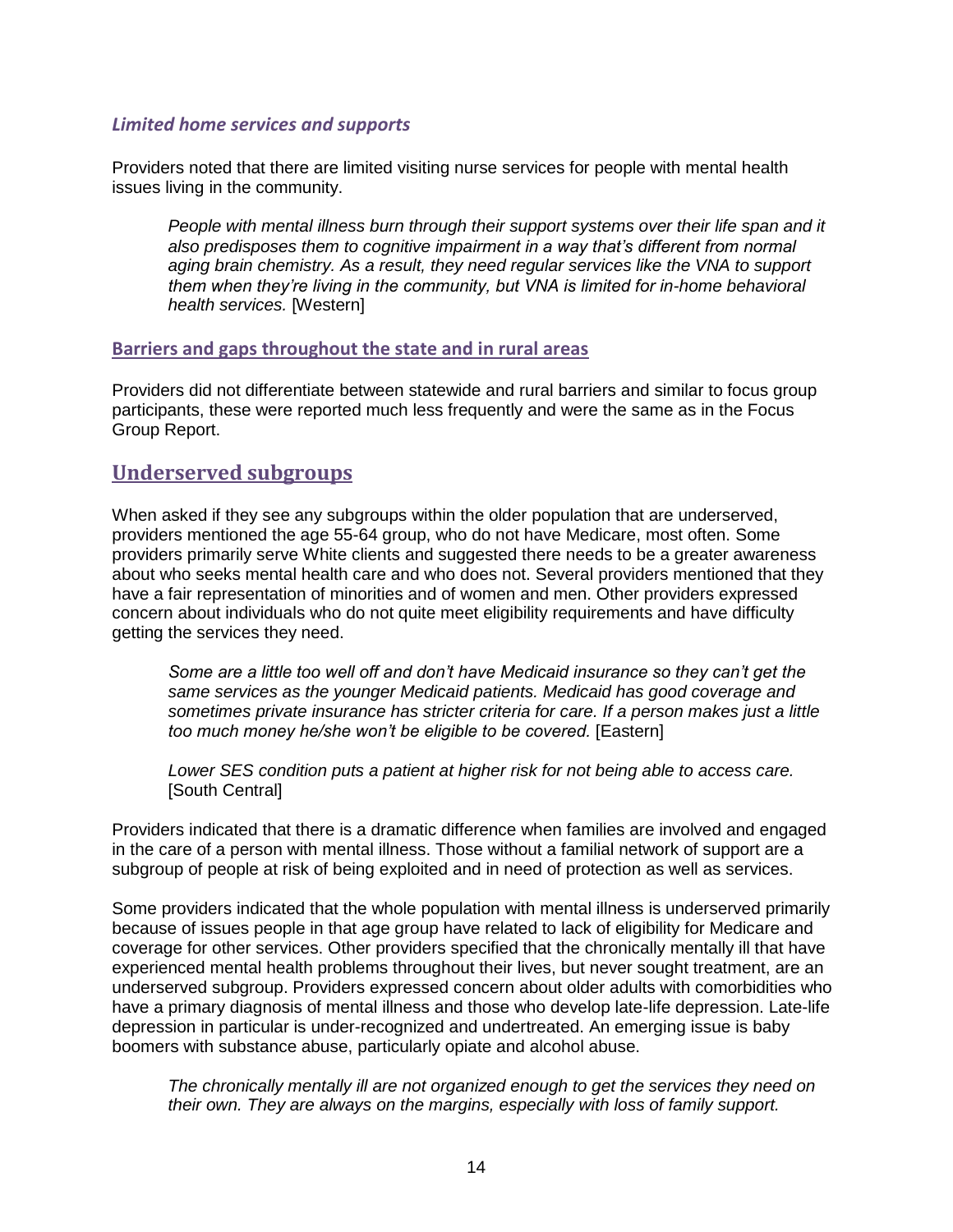*Sometimes we get people who come in in their 60s who have never been treated and*  we can't believe they've never sought or received any mental health help. [Western]

## **Resources needed to fulfill agency goals**

Providers suggested a number of resources needed to fulfill their agency goals. Overall, these were consistent with responses to other questions asked during the interview and can also be viewed as recommendations for future behavioral health services and supports:

*Collaboration – more interdisciplinary teams* [North Central]

*Nursing and home health aides to provide in-home care* [North Central]

*Need help with placement and stable living arrangement close to an outpatient facility. Some patients end up going to a hotel and can't afford it – they're struggling with depression and substance recovery and then lack of appropriate living arrangements make it difficult.* [Eastern]

*A plan to follow patients into the community and to better coordinate their care there* [Southwestern]

*The only resources I need is for hospitals to be more accessible and for the crisis centers to listen more.* [Southwestern]

*More education for staff* [Southwestern]

*Funding to develop more programs and to extend services* [Southwestern]

*Day programs are needed for elderly psychiatric patients* [Southwestern]

*Need more providers and more beds for older psychiatric patients* [Western]

*Need more clinicians – more LCSWs and psychologists to better accommodate geriatric patients; expand clinics' services to include more geriatric psychiatrists; need more physical space – some are handicapped and come in wheelchairs – need a facility that is more handicap accessible.* [South Central]

*Many of my mild dementia cases present primarily with substance abuse, anxiety, behavioral symptoms, apathy/depression, chronic pain, and insomnia, so please consider a cognitive impairment evaluation in any mental health state plan strategies, resources, or algorithms proposed.* [Eastern]

*Transportation to get to doctor visits – concerned about Logisticare and the long pickup times* [North Central]

*We just hired an APRN with geriatric experience, but need more, more inpatient beds, better access to treatment.* [Western]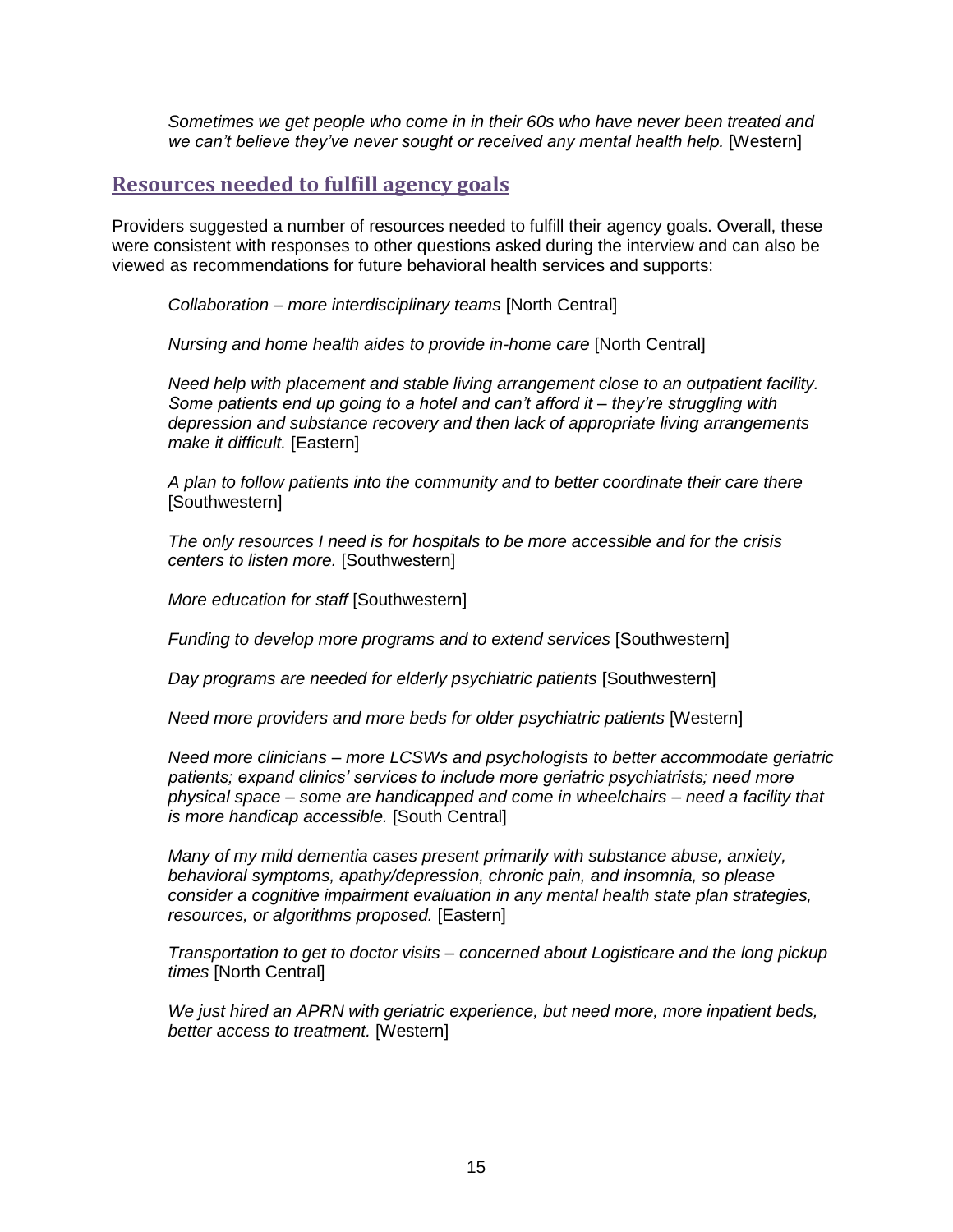## **Suggestions for the statewide survey**

Providers suggested many of the same groups of people as focus group participants.

Providers were asked to provide suggestions for questions to include in the statewide survey. Several providers suggested that behavioral health be more specifically defined to include, for example, sleep hygiene. All of the respondents agreed that the questions they were asked were relevant, comprehensive, and broad enough to capture a lot of information. One provider suggested that the statewide survey should ask respondents to identify one useful resource that would better enable them to serve older patients with behavioral health needs.

## **Conclusions**

Providers from all five regions of the state reinforced data collected from focus group participants, and added additional insights. Providers, like focus group participants, are concerned about lack of insurance coverage for mental illnesses, housing, transportation, and other services and supports that are needed but unavailable.

Providers underscored that the unique needs of adults age 55 and older make it more challenging to effectively serve them and include: stigma or discrimination, the increase in comorbidity as people age, medication adherence, and addictions and substance use disorders.

While many barriers and gaps in behavioral health services exist throughout the state, there are existing strengths on which to build for those committed to improving access to service and supports. Building on existing community assets is a concrete strategy in beginning to develop and expand services and supports that will promote greater future change in needed behavioral health services.

One limitation of this supplemental study is that the individuals with whom providers have experience by definition are already connected, at least in a limited way, with behavioral health services. Persons with behavioral health needs who have had no contacts with any type of provider may have different or additional needs, and are not represented in these findings.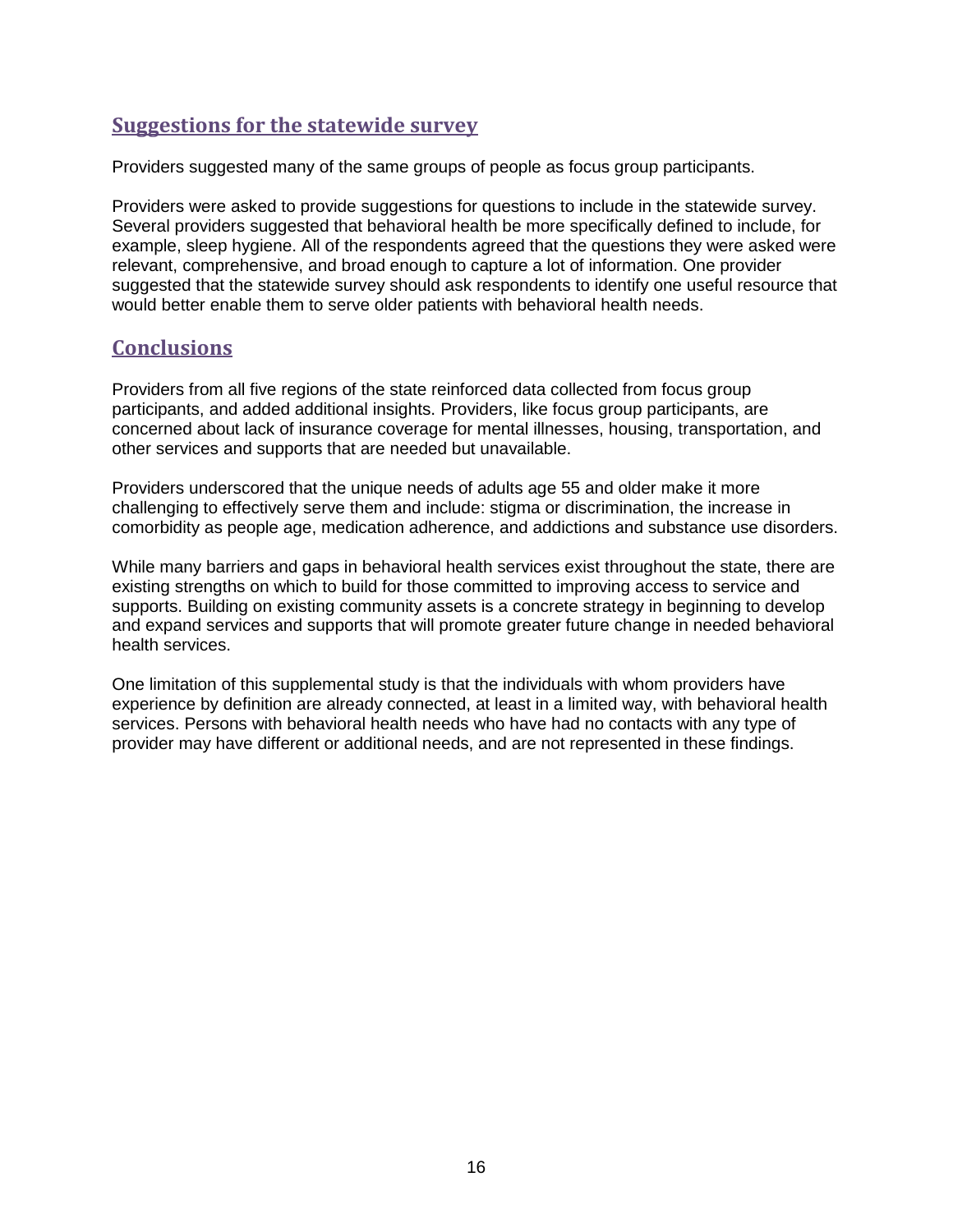## **Appendix A: Older Adult Behavioral Health Provider Key Informant Guide**

- 1. How often do you encounter older adults (age 55+) who might be able to benefit from behavioral health services? (In your answers, please define these services broadly including mental health, substance use, addictions, etc.)
- 2. What types of support, skills, and/or services do the people you encounter appear to need?

*Probes:* Do they typically seek medication, counseling or both?

- 3. How do you assist people who appear to need behavioral health services?
- 4. For those of you who provide any type of behavioral health services, please discuss the extent of behavioral health services you provide to people age 55+.

*Probes:* Advocacy and support, behavioral health recovery program (BHRP), mental health, crisis services, trauma-related services, suicide resources, substance use, addictions, gambling, hoarding, transportation, online services, other.

5. Does your agency provide any evidence-based behavioral health services/interventions for older adults?

> *Probes:* IMPACT, PEARLS, Cognitive Behavioral Therapy (CBT), Problem- Solving Treatment (PST), or Reminiscence Therapy (RT)?

- a. If yes, please identify them.
- b. If no, why not?
- 6. Do you use Evidence-Based Practice (EBP) screening tools for depression (i.e., Geriatric Depression Scale, Beck Depression Inventory, or PHQ-9, etc.) and alcohol abuse (i.e., CAGE or AUDIT)?
	- a. If yes, please identify which EBP screening tools you typically use.
	- b. If no, what are the barriers in using EBP screening tools?